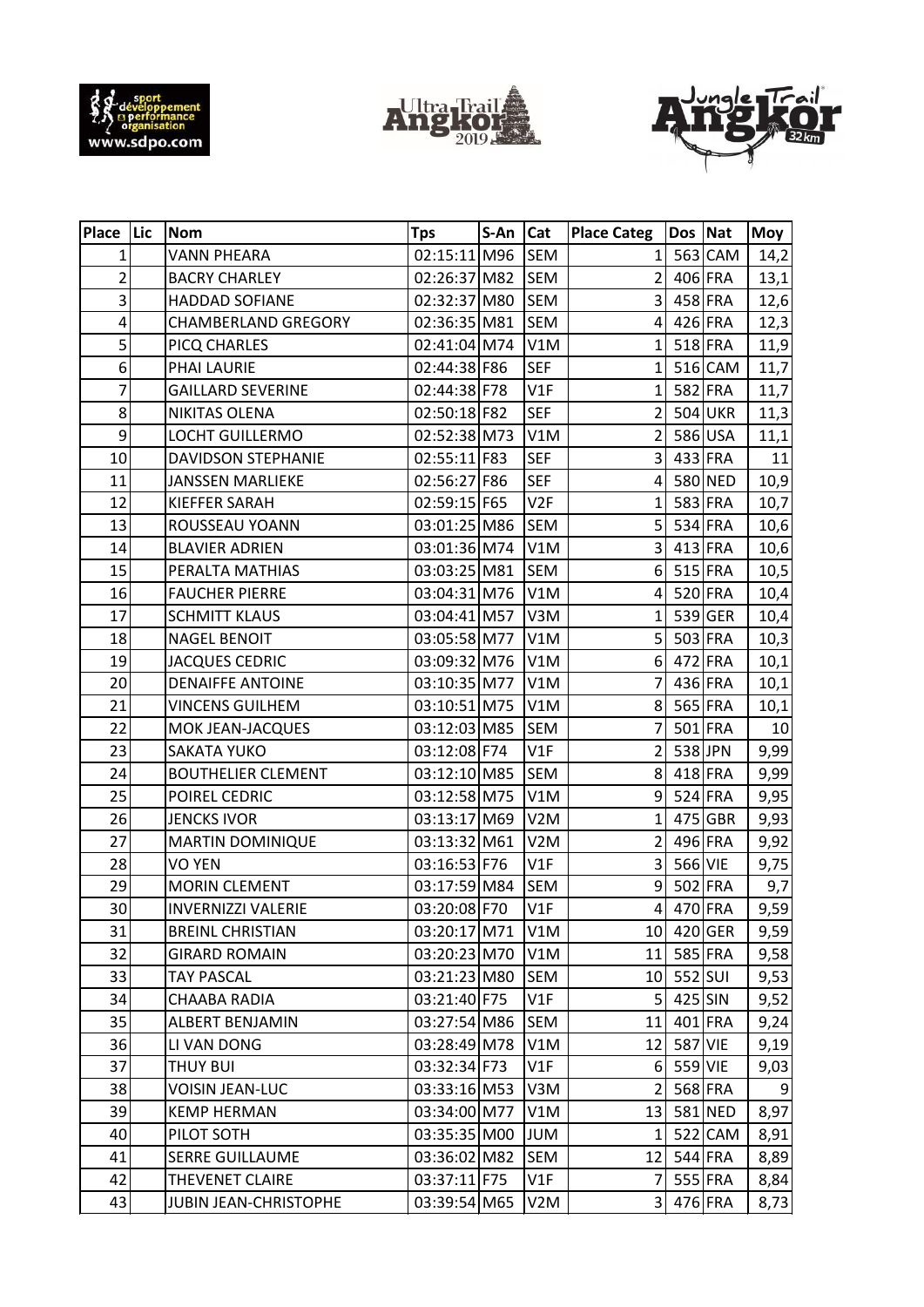





| Place Lic | <b>Nom</b>                  | <b>Tps</b>   | $S-An$ | Cat              | <b>Place Categ</b> | Dos Nat    |           | Moy  |
|-----------|-----------------------------|--------------|--------|------------------|--------------------|------------|-----------|------|
| 44        | <b>AUBERT DORIANE</b>       | 03:41:26 F92 |        | <b>SEF</b>       | 5 <sup>1</sup>     |            | 405 FRA   | 8,67 |
| 45        | <b>DUPUY NADEGE</b>         | 03:41:43 F73 |        | V1F              | 8                  |            | 448 FRA   | 8,66 |
| 46        | <b>BRIANDON BRIGITTE</b>    | 03:43:18 F61 |        | V2F              | $\overline{2}$     |            | 584 FRA   | 8,6  |
| 47        | RANDHAWA NADINE             | 03:43:18 F79 |        | V1F              | 9                  |            | 528 FRA   | 8,6  |
| 48        | <b>CRISTOBAL GALDER</b>     | 03:43:59 M72 |        | V1M              | 14                 | 429 ESP    |           | 8,57 |
| 49        | <b>LAI ADRIAN</b>           | 03:44:41 M74 |        | V1M              | 15                 |            | 484 MAS   | 8,55 |
| 50        | BENBERNOU AURELIEN MALIK    | 03:45:53 M79 |        | V1M              | 16                 |            | $411$ FRA | 8,5  |
| 51        | <b>HEIBEL ADELE</b>         | 03:46:06 F85 |        | <b>SEF</b>       | 6                  |            | 460 FRA   | 8,49 |
| 52        | <b>VANDELER GREGORY</b>     | 03:48:05 M77 |        | V1M              | 17                 |            | 562 FRA   | 8,42 |
| 53        | <b>SETON KIRK</b>           | 03:50:14 M59 |        | V3M              | 3                  |            | 545 CAN   | 8,34 |
| 54        | <b>BORSAI UTEN</b>          | 03:50:23 M85 |        | <b>SEM</b>       | 13                 |            | 417 THA   | 8,33 |
| 55        | <b>ESPERT ELODIE</b>        | 03:51:03 F80 |        | <b>SEF</b>       | 7                  |            | 450 FRA   | 8,31 |
| 56        | <b>TUNG DANIEL</b>          | 03:53:36 M77 |        | V1M              | 18                 |            | 561 USA   | 8,22 |
| 57        | <b>DUCHEMIN MATHIEU</b>     | 03:54:02 M71 |        | V1M              | 19                 |            | 445 FRA   | 8,2  |
| 58        | PELIER MATHIEU              | 03:54:53 M67 |        | V <sub>2</sub> M | 4                  |            | 513 FRA   | 8,17 |
| 59        | <b>HUGHES JUSTIN</b>        | 03:55:03 M82 |        | <b>SEM</b>       | 14                 |            | 468 AUS   | 8,17 |
| 60        | <b>MEYNIER PASCAL</b>       | 03:56:23 M59 |        | V3M              | 4                  |            | 500 FRA   | 8,12 |
| 61        | <b>VOILLOT ERIC</b>         | 03:56:43 M85 |        | <b>SEM</b>       | 15                 |            | 567 FRA   | 8,11 |
| 62        | LABRUYERE MAUD              | 03:56:43 F87 |        | <b>SEF</b>       | 8 <sup>1</sup>     |            | 483 FRA   | 8,11 |
| 63        | <b>BARTHOLIN ARNAUD</b>     | 03:57:46 M76 |        | V1M              | 20                 |            | 409 FRA   | 8,08 |
| 64        | RUZHYTSKYI RUSLAN           | 03:58:28 M85 |        | <b>SEM</b>       | 16                 |            | 536 UKR   | 8,05 |
| 65        | <b>DESCAMPS FRANCE</b>      | 03:59:58 F68 |        | V2F              | 3                  |            | 438 FRA   | 8    |
| 66        | <b>DUFOUR PASCAL</b>        | 04:00:00 M68 |        | V <sub>2</sub> M | 5                  |            | 446 FRA   | 8    |
| 67        | <b>HORSCH DOREEN</b>        | 04:00:59 F75 |        | V1F              | 10 <sub>1</sub>    |            | 466 GER   | 7,97 |
| 68        | ROCHER EP VINCENS CORALI    | 04:03:01 F77 |        | V1F              | 11                 |            | 532 FRA   | 7,9  |
| 69        | <b>VERRECCHIA ESTELLE</b>   | 04:04:26 F77 |        | V1F              | 12                 |            | 564 FRA   | 7,85 |
| 70        | <b>ALBERT VINCENT</b>       | 04:04:50 M92 |        | <b>SEM</b>       | 17                 |            | 402 FRA   | 7,84 |
| 71        | LI XIN                      | 04:05:10 M81 |        | SEM              | 18                 |            | 487 CHN   | 7,83 |
| 72        | SIMIONI CLAUDE              | 04:05:19 F52 |        | V3F              | $\mathbf{1}$       |            | 427 FRA   | 7,83 |
| 73        | <b>WIERINGA BIN</b>         | 04:08:31 M86 |        | <b>SEM</b>       |                    | 19 572 NED |           | 7,73 |
| 74        | PENG XIAOLING               | 04:10:03 F82 |        | <b>SEF</b>       | 9 <sub>l</sub>     |            | 514 CHN   | 7,68 |
| 75        | <b>KHY SOPHEA</b>           | 04:13:52 M76 |        | V1M              | 21                 |            | 479 CAM   | 7,56 |
| 76        | <b>HANTERINK JOB</b>        | 04:14:45 M85 |        | SEM              | 20                 |            | 459 NED   | 7,54 |
| 77        | PICQ DAPHNE                 | 04:15:05 F79 |        | V1F              | 13                 |            | $519$ FRA | 7,53 |
| 78        | <b>BARTHOLIN ANNE-LAURE</b> | 04:15:08 F76 |        | V1F              | 14                 |            | 408 FRA   | 7,53 |
| 79        | <b>DUMINIL ISALINE</b>      | 04:16:48 F83 |        | SEF              | 10 <sup>1</sup>    |            | 447 FRA   | 7,48 |
| 80        | <b>SCHUSTER JURGEN</b>      | 04:19:16 M64 |        | V2M              | $6 \mid$           |            | 540 GER   | 7,41 |
| 81        | <b>HAKIME KARL</b>          | 04:20:51 M73 |        | V1M              | 22                 | 590 SIN    |           | 7,36 |
| 82        | POP RAMONA                  | 04:22:48 F86 |        | <b>SEF</b>       | 11                 |            | 525 ROU   | 7,31 |
| 83        | THIVOLET JEAN-DAVID         | 04:24:54 M71 |        | V1M              | 23                 | 557 SUI    |           | 7,25 |
| 84        | MALPEL ALEXIA               | 04:24:54 F76 |        | V1F              | 15                 | 494 SIN    |           | 7,25 |
| 85        | <b>ROBIN TEDDY</b>          | 04:25:17 M73 |        | V1M              | 24                 |            | 531 INA   | 7,24 |
| 86        | <b>FAIRBAIRN LORI</b>       | 04:25:37 F76 |        | V1F              | 16                 |            | 451 CAN   | 7,23 |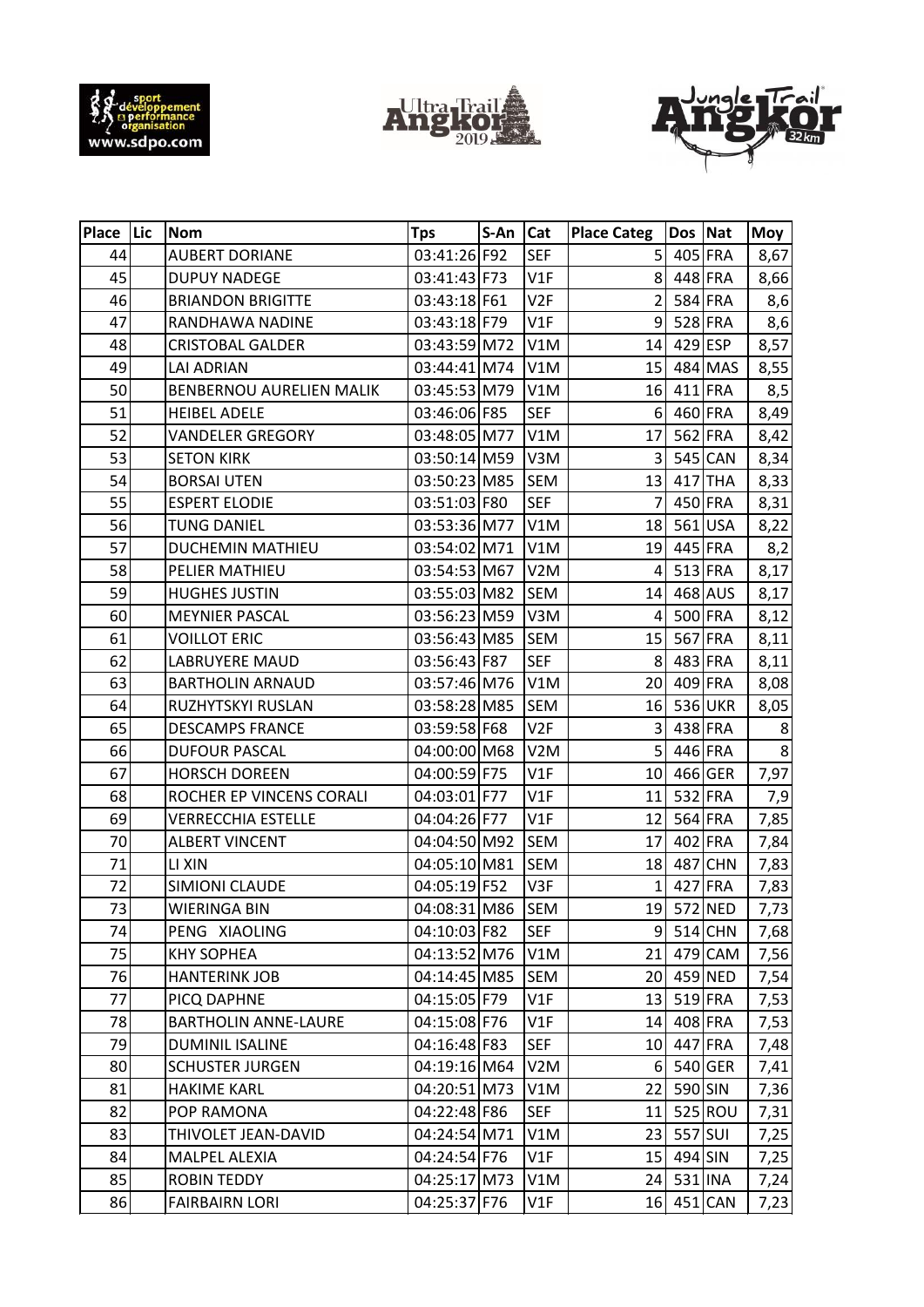





| Place Lic | <b>Nom</b>                    | <b>Tps</b>   | $S-An$ | Cat              | <b>Place Categ</b> | Dos Nat    |            | Moy  |
|-----------|-------------------------------|--------------|--------|------------------|--------------------|------------|------------|------|
| 87        | <b>SLAUGHTER MINDY</b>        | 04:25:37 F79 |        | V1F              | 17                 |            | 547 USA    | 7,23 |
| 88        | <b>HIBINO EIKO</b>            | 04:25:40 F85 |        | <b>SEF</b>       | 12                 |            | 461 JPN    | 7,23 |
| 89        | WIDJAJA RICCY TANTRA          | 04:26:35 M75 |        | V1M              | 25                 |            | 571 INA    | 7,2  |
| 90        | <b>HOR VICHET</b>             | 04:29:15 M91 |        | <b>SEM</b>       | 21                 |            | 464 CAM    | 7,13 |
| 91        | <b>ZHANG YUXIA</b>            | 04:31:16 F73 |        | V1F              | 18                 |            | 577 CHN    | 7,08 |
| 92        | <b>TAPIA GISELA</b>           | 04:31:27 F76 |        | V1F              | 19                 |            | 579 MEX    | 7,07 |
| 93        | <b>BREINL CLEMENCE</b>        | 04:32:04 F77 |        | V1F              | 20                 |            | 421 FRA    | 7,06 |
| 94        | THIVOLET TARA                 | 04:33:02 F72 |        | V1F              | 21                 | 558 SUI    |            | 7,03 |
| 95        | <b>CADET PIERRE-CHARLES</b>   | 04:33:02 M90 |        | <b>SEM</b>       | 22                 |            | 424 FRA    | 7,03 |
| 96        | <b>IRAWAN HADI</b>            | 04:33:28 M73 |        | V1M              | 26                 | 471 INA    |            | 7,02 |
| 97        | DE CHARENTENAY CHARLOTTE      | 04:37:27 F76 |        | V1F              | 22                 | 434 SIN    |            | 6,92 |
| 98        | PAYET THIBAUD                 | 04:37:27 M92 |        | <b>SEM</b>       | 23                 |            | 512 FRA    | 6,92 |
| 99        | FONTAINE EP. PALLUT MICHE     | 04:37:56 F60 |        | V <sub>2F</sub>  | 4                  |            | 452 FRA    | 6,91 |
| 100       | RENNEHVAMMEN ANNE HELEN       | 04:38:41 F77 |        | V1F              | 23                 |            | 530 NOR    | 6,89 |
| 101       | SEDTADAVIT JEERAKAN           | 04:38:43 F78 |        | V1F              | 24                 |            | 541 THA    | 6,89 |
| 102       | SAGLIO ANNE-CHARLOTTE         | 04:39:11 F71 |        | V1F              | 25                 |            | 537 FRA    | 6,88 |
| 103       | DE PLACE MARIE-AGATHE         | 04:39:11 F72 |        | V1F              | 26                 |            | 435 FRA    | 6,88 |
| 104       | <b>VO THANH NGA</b>           | 04:40:09 F83 |        | <b>SEF</b>       | 13                 | 578 VIE    |            | 6,85 |
| 105       | <b>HUSEN ALI</b>              | 04:41:10 M84 |        | <b>SEM</b>       | 24                 |            | 469 INA    | 6,83 |
| 106       | RUIZ OZORES LUCILA            | 04:41:24 F93 |        | <b>SEF</b>       | 14                 | 592 ESP    |            | 6,82 |
| 107       | <b>REBELLER DIDIER</b>        | 04:42:58 M62 |        | V <sub>2</sub> M | 7                  |            | 529 FRA    | 6,79 |
| 108       | LECLERCQ LUCILLE              | 04:44:54 F63 |        | V <sub>2F</sub>  | 5                  |            | 486 FRA    | 6,74 |
| 109       | <b>GIRAUD ANNE-CHLOE</b>      | 04:47:28 F90 |        | <b>SEF</b>       | 15                 |            | 455 FRA    | 6,68 |
| 110       | <b>DAURON MATHIEU</b>         | 04:47:29 M88 |        | <b>SEM</b>       | 25                 |            | 431 FRA    | 6,68 |
| 111       | <b>TES KAMLAINGEK</b>         | 04:48:24 M94 |        | <b>SEM</b>       | 26                 |            | 554 CAM    | 6,66 |
| 112       | ROGOZAN ANDREEA               | 04:49:00 F87 |        | <b>SEF</b>       | 16                 |            | 533 ROU    | 6,64 |
| 113       | <b>TEANG PHOLLINE</b>         | 04:51:02 M82 |        | <b>SEM</b>       | 27                 |            | 553 CAM    | 6,6  |
| 114       | <b>OUN BATHAM</b>             | 04:51:04 M90 |        | <b>SEM</b>       | 28                 |            | 509 CAM    | 6,6  |
| 115       | HORNFELDT NINA                | 04:52:10 F72 |        | V1F              | 27                 |            | 465 SWE    | 6,57 |
| 116       | <b>DAMOUR PHILIPPE</b>        | 04:53:14 M84 |        | <b>SEM</b>       | 29                 |            | 527 FRA    | 6,55 |
| 117       | <b>LIANG HANWEN</b>           | 04:54:37 F95 |        | SEF              | 17                 |            | 488 CHN    | 6,52 |
| 118       | <b>HONG BUN ROEUT</b>         | 04:55:00 M82 |        | SEM              | 30 <sub>l</sub>    |            | 462 CAM    | 6,51 |
| 119       | <b>TUCK SAN LEE</b>           | 04:57:56 M90 |        | SEM              | 31                 |            | 560 MAS    | 6,44 |
| 120       | OMPUSUNGGU HOTLIN             | 04:59:11 F74 |        | V1F              | 28                 |            | 507 INA    | 6,42 |
| 121       | <b>GUILLEMAUD JEAN-GAETAN</b> | 04:59:42 M83 |        | SEM              | 32                 |            | 456 FRA    | 6,41 |
| 122       | <b>GAMIN MIGUEL</b>           | 05:00:47 M00 |        | <b>JUM</b>       | $\overline{2}$     |            | 454 FRA    | 6,38 |
| 123       | YUNG HUI HEAN                 | 05:03:59 F74 |        | V1F              | 29                 |            | 576 MAS    | 6,32 |
| 124       | <b>BARDELLA GHISLAINE</b>     | 05:04:56 F62 |        | V2F              | 6                  |            | 407 FRA    | 6,3  |
| 125       | <b>KATSUNO YUKI</b>           | 05:04:59 M89 |        | SEM              | 33                 |            | 591 JPN    | 6,3  |
| 126       | <b>ADRAS AMANDA</b>           | 05:06:36 F91 |        | SEF              | 18                 |            | 498 FRA    | 6,26 |
| 127       | <b>BRIENNE LAURE</b>          | 05:08:23 F81 |        | SEF              |                    | 19 423 FRA |            | 6,23 |
| 128       | THIN WAH WONG                 | 05:11:05 M78 |        | V1M              | 27                 |            | 556 MAS    | 6,17 |
| 129       | YANG CHOON MOY                | 05:11:06 F78 |        | V1F              |                    |            | 30 574 MAS | 6,17 |